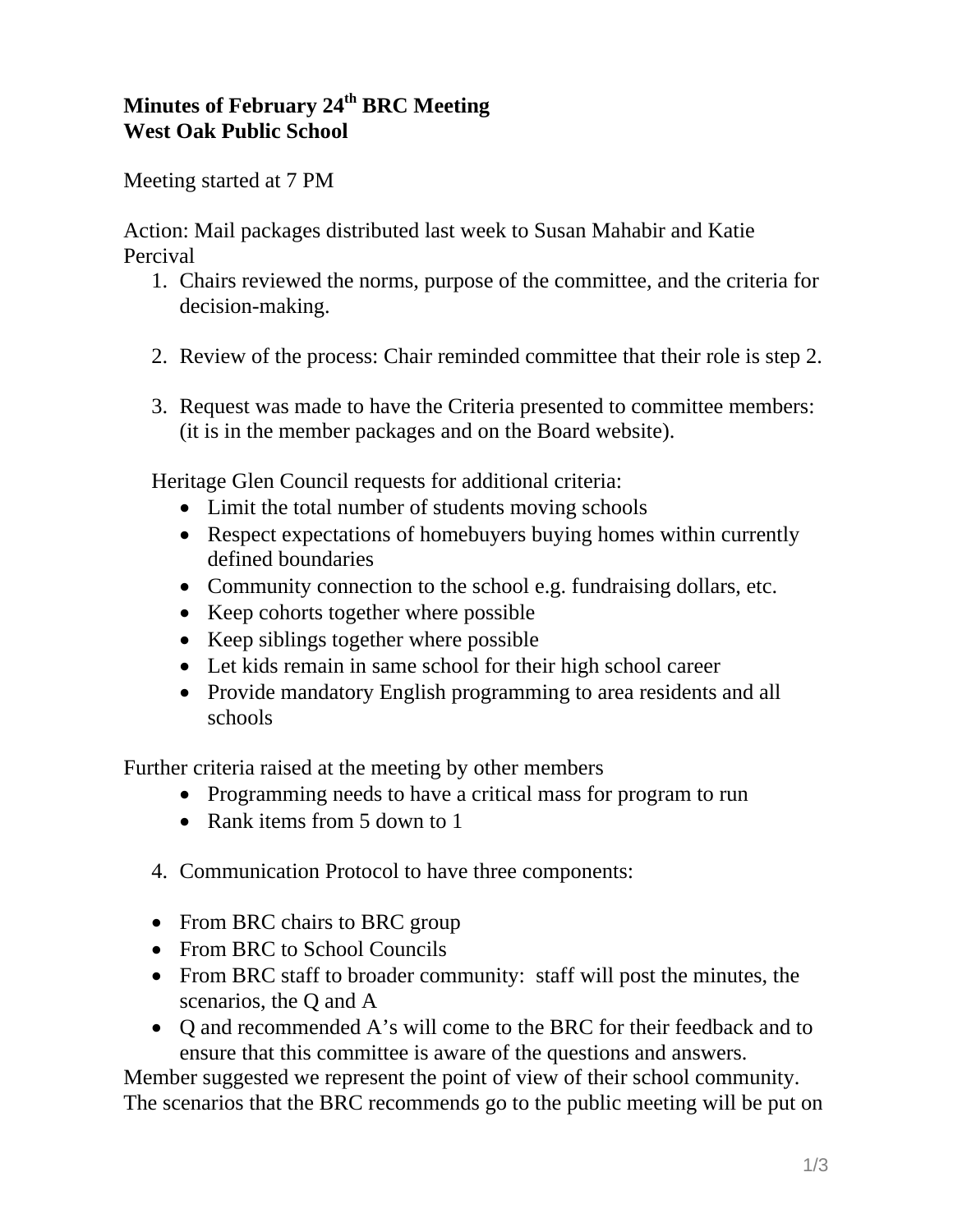the Board Website. BRC members will be sharing the work of the committee with the Council members.

Chairs encouraged BRC members to ask their questions of the chairs and bring their questions.

Chair will contact the principals to enquire as to what the best method of community communication is for their school.

5. Review of Scenarios was done by Planner Laureen Choi:

Ten scenarios were presented.

Assumptions are explained on the summary sheet to ensure consistency across each scenario.

Laureen responded to numerous questions re: the process of how the numbers for each scenario came to be.

*BRC Question: Where are the students north of Dundas and East of Neyagawa going to school?* 

*BRC Question: Why do we build for a 1200 capacity and add on portable capacity, is it something to do with the life cycle of a school? There is a natural efficiency to a secondary school. Most secondary schools can easily operate beyond capacity without portable.* 

*BRC Question: How do the numbers, either too high, or too low, impact the viability of the school, the program, etc.* 

*What is the margin of error in the numbers? (Use of LRA Plan numbers). Could we have the margin of error for the numbers?* 

*If historical attrition rate were adjusted to a lower attrition rate, assuming an FI program put into Ward 4, attrition rate would decrease.* 

*BRC Question: Is it viable to have a FI program with low numbers. We need to look at the ability to have two sections of French, then need to also look at the offering of programs given smaller numbers.* 

*What is the impact of an established school, with one program, suddenly add a second program, e.g. FI program starts four years later.*